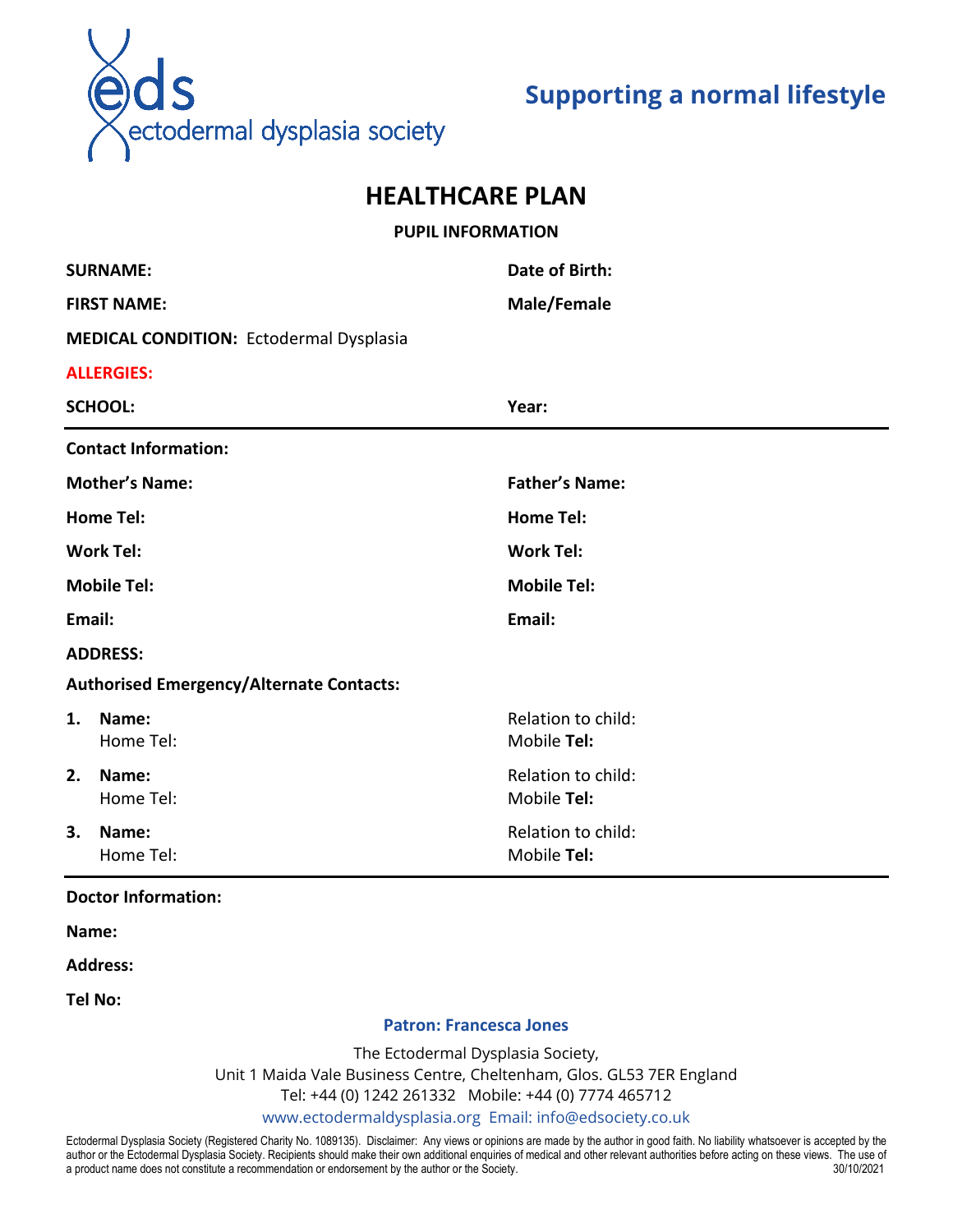### **Description: ECTODERMAL DYSPLASIA**

Ectodermal Dysplasia is a rare genetic condition which affects an individual's temperature control, teeth, ears, eyes, skin, hair, nails, nasal passages, respiratory tract, muscles, behaviour, physical appearance, bowels, bladder, emotional wellbeing and a host of other challenges.

The arrangements set out in this document are intended to assist the child, their parents and the school in achieving the least possible disruption to school life and to maximise their education by making appropriate provision for their medical requirements.

A full explanation of how Ectodermal Dysplasia affects individuals is set out at the end of this document. All staff must sign that they have read and understood this document.

## **Treatment Plan**

All staff should be aware of the child's emergency plan.Specialist subject teachers (especially Sports teachers), supply/cover teachers, lunch room and playground staff must be fully informed. This Healthcare Plan must be brought to the attention of all new members of staff, supply teachers and assistants.

## **Overheating**

Red in the face Red ears Nausea Headache Lack of concentration, lethargy, dreamy, unco-operative, fidgeting, disruptive, clumsy, badly behaved ■ Ensure the child is next to a fan

- Remove sweatshirt/jumper/cardigan
- Encourage the child to remove shoes/socks
- Put feet on a cold gel pack
- Encourage the child to sit down in a cool place or take them outside
- Encourage the child to drink cold water or juice
- Wet their hair, neck and T-shirt
- Place a wet cloth around their neck

Take the child's temperature with an aural (ear) thermometer.

If the child is not co-operating or not cooling down, please call their parents. However, please do not leave the child unattended and bear in mind if the child is overheating it can take 1-2 hours to cool down to a satisfactory level, but constant monitoring is required to ensure the child is not reacting to an infection. Should the raised temperature be due to a possible infection please call the parents.

Always ensure the child is not seated next to a radiator in the winter months and not next to windows or in direct sunlight in the summer months. The child should always be seated next to a fan.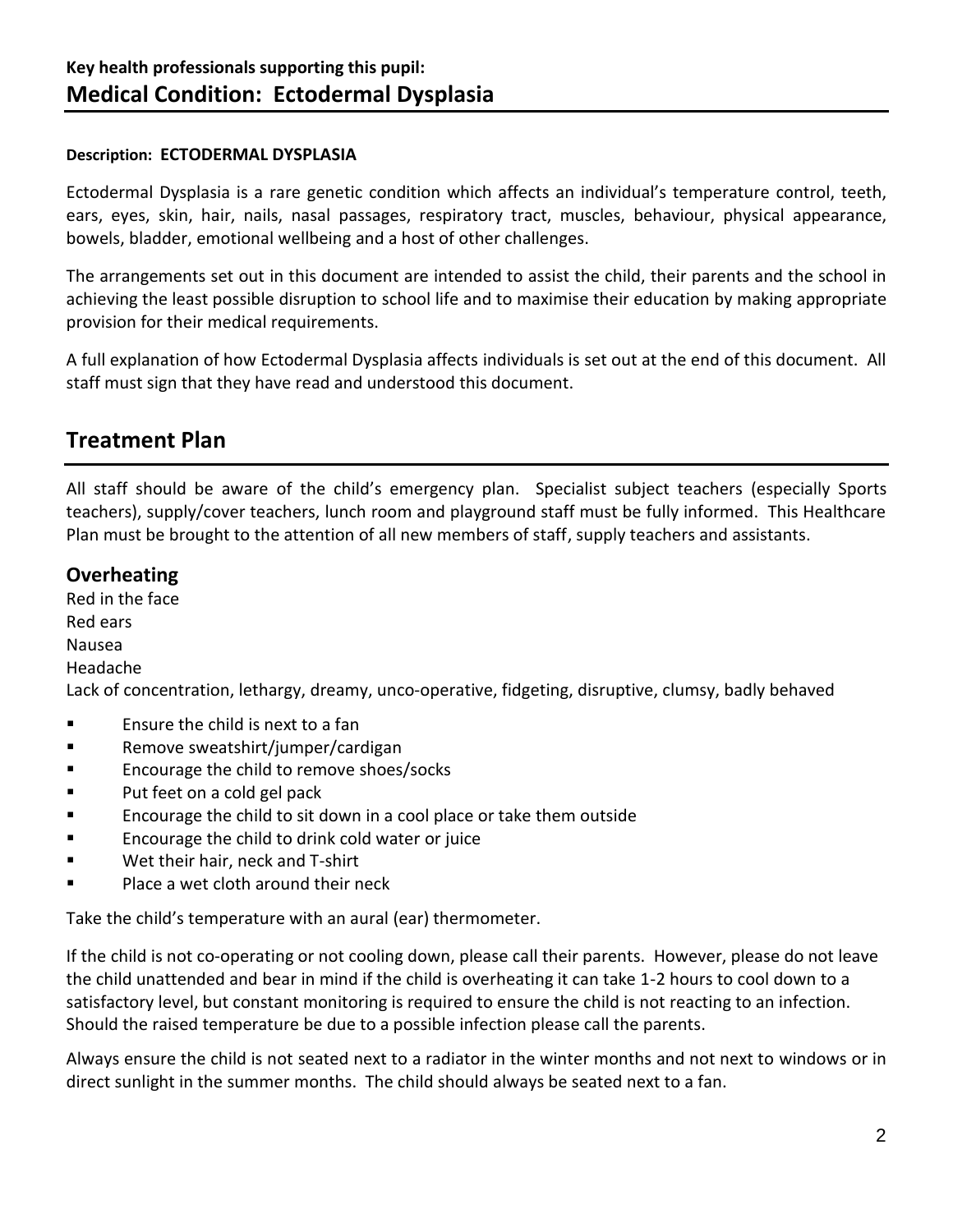*Note for Teachers: In an attempt to minimise bringing attention to the child's needs, it is recommended to move the whole class around if it is found necessary to reposition the child.*

## **Further Signs of Heat Exhaustion/Heatstroke are:**

Headache, dizziness, confusion, loss of appetite, nausea, pale skin, cramps in arms, legs or stomach, rapid pulse and breathing, high body temperature, deterioration in level of response. Severe heatstroke if left untreated can be fatal.

- Call 999
- Lie down with legs raised
- Give water or juice to drink but not if unresponsive
- Pour cold water on thin layer of clothing or sponge. Fan them.

## **Febrile Convulsion**

In a convulsion the child may become

- Unconscious
- Unresponsive
- Fall / Collapse
- Stiff followed by
- Rhythmical jerking of limbs
- Convulsion ceases

### **Action:**

- Call 999.Note time
- Stay with them and call for help
- Loosen clothing
- Put something soft under their head
- Do not restrict their movements
- Move any surrounding objects
- Monitor their breathing
- DO NOT PUT ANYTHING IN THEIR MOUTH DO NOT GIVE WATER OR JUICE
- Call parents
- Allow them to rest in the recovery position

### **Do not leave them alone.**

## **Gagging/Retching**

- allow the child a moment to clear the food/object them self
- they may vomit
- they may become increasingly distressed, unable to cough or speak

Take immediate First Aid treatment to dislodge the object.

Stay with the child until they are completely calm. Offer a drink of water/juice.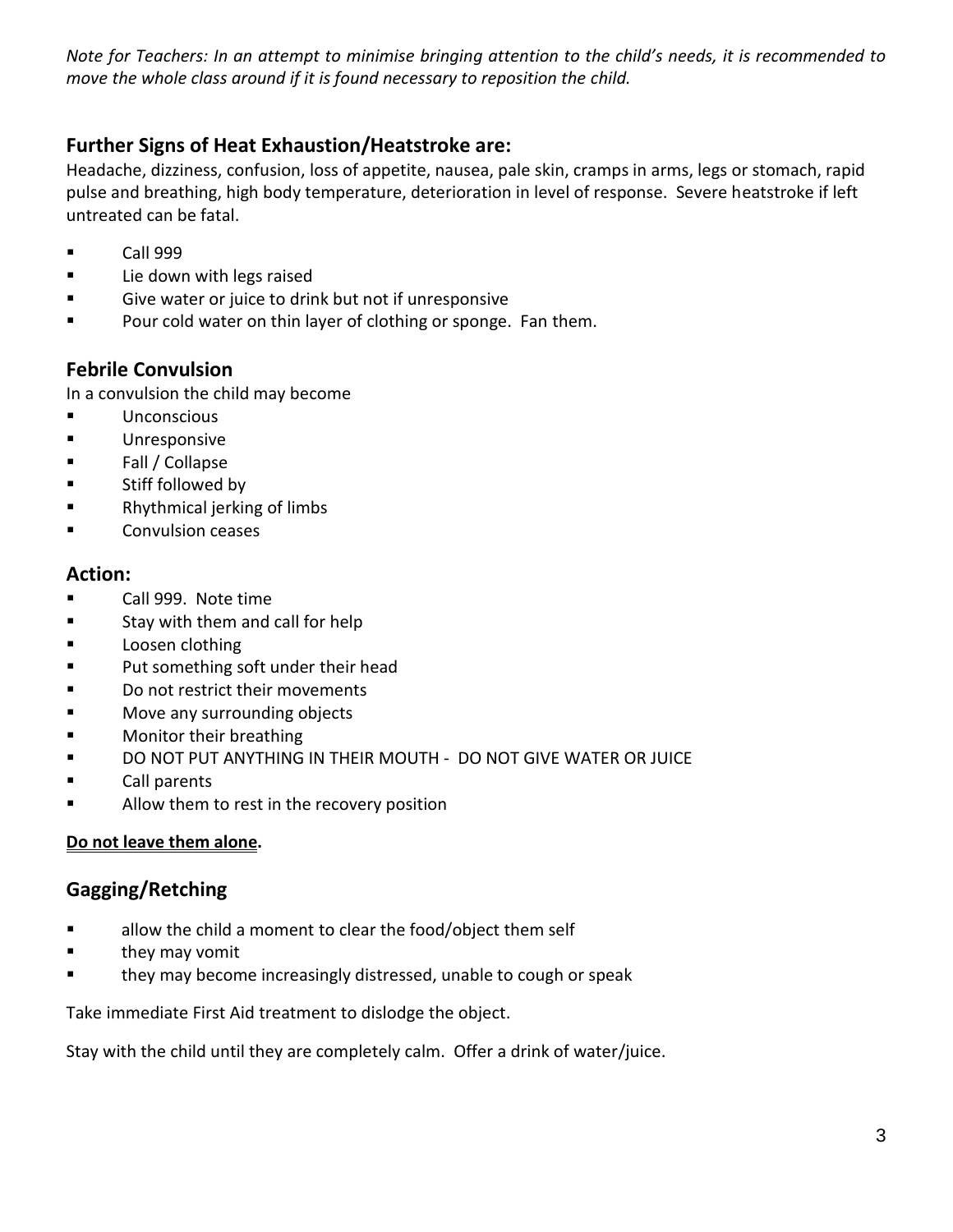## **Food**

The staff in the school will take all reasonable steps to ensure that the child does not eat any food items unless they have been prepared/approved by their parents.

In particular, the child's parents will provide

- a suitable mid-morning snack
- a suitable packed lunch
- water or juice to drink throughout the day
- suitable sweets to be considered as "treats" to be kept by the class teacher for use on appropriate occasions.

### **Off Site Activities**

If there are any proposals which mean the child may leave the school site, prior discussions must be held between the school and the child's parents in order to agree appropriate provision and temperature management. Transport on a coach with no air conditioning in the warmer months is not acceptable. If transport provided by the school is not acceptable, the child's parents will provide alternative transport.

### **Swimming**

Care must be taken with regard to the child's temperature. They may request to stay in the water, rather than jump or dive in, this will be because they recognise it is warmer to stay in the water. Please honour their request; they will not be trying to get out of anything. Should they complain of being too cold they will need to dry and dress quickly and if possible, give a warm drink. If they become too cold, it can take 1-2 hours to warm up to a satisfactory level.

## **Sport/PE**

The child must not be prevented from taking part in sport and should be actively encouraged to do so, but care must be taken regarding their temperature. If they are too hot or cold the child must be permitted to stop. The child must have a water/juice bottle with them at all times and if field sports it may help to have a bucket of water close by.

## **Break/Lunch Time**

The child should be encouraged to go outside each day for fresh air. However, on hot/sunny days they must be encouraged to play in a shaded area and permitted to go back inside if they are struggling with their temperature, equally in the winter months' encouragement to go out but permission to return if they become too cold. It is not unusual for a child affected by ED to play outside in the winter without a coat; this is because they have become too warm in the classroom. However, they must take their coat outside ready to put on when they begin to get cold.

## **Exit Card**

In an attempt to minimise the amount of disruption during classes, to minimise the amount of attention brought to the child and to assist teachers and supply teachers, it is recommended that the school provide the child with an Exit Card. This card should give permissions such as leave blazer off, leave tie loose, leave classroom at any time to go to the cloakroom or to cool down, etc.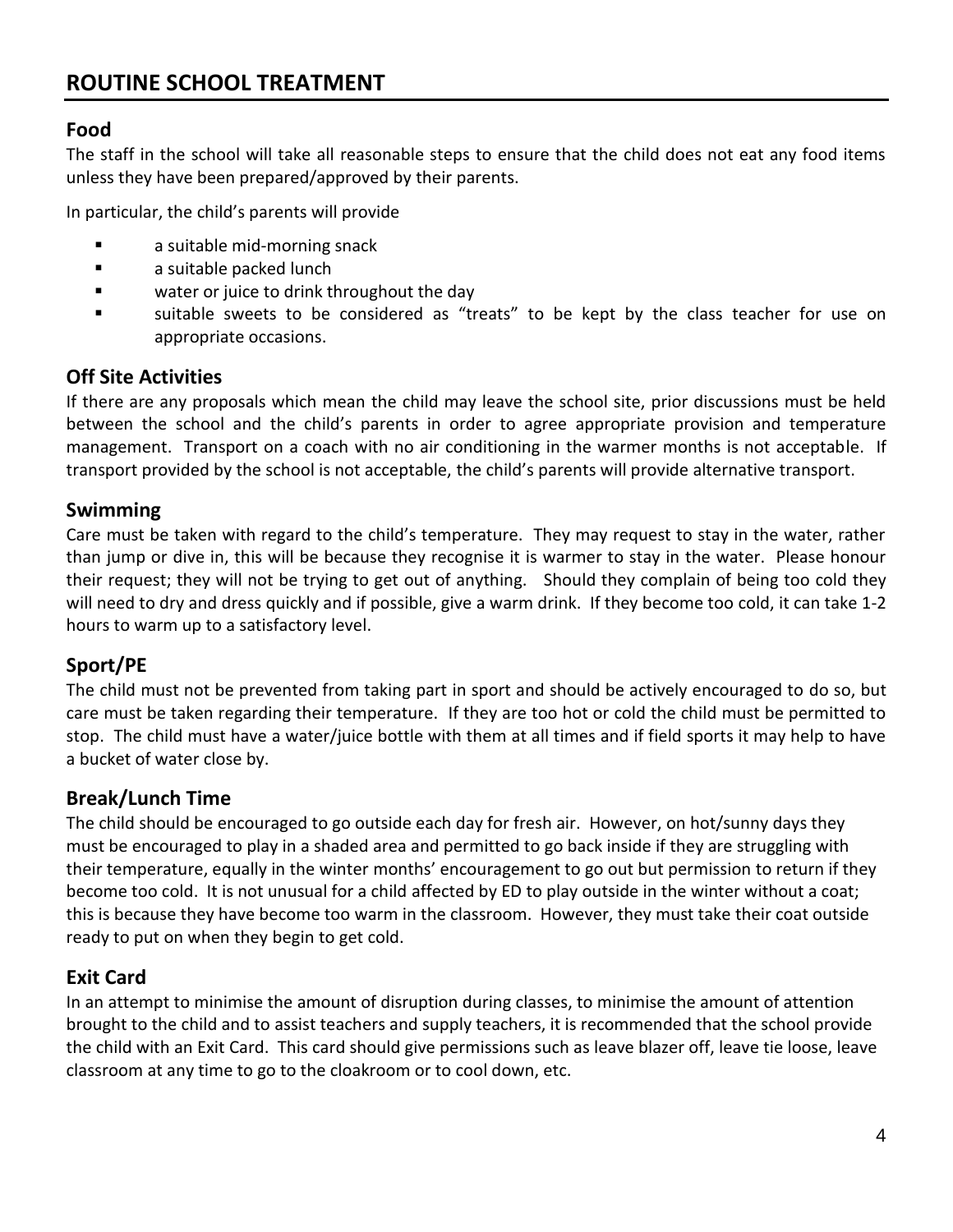### **Medication (to include storage arrangements)**

- All medication required throughout the day to be applied/given by designated staff
- All medication is to be kept in school in a safe place
- The child's parent must inform the school if any Calpol (paracetamol) has been given within 8 hours of attending school
- It is the parent's responsibility to supply the medication and replace it if used or out of date
- Parents to be notified daily in writing when medication has been applied/given, the time and quantity

## **List of Medications:**

| Name of medicine: | Doseage: | Frequency: |
|-------------------|----------|------------|
| Name of medicine: | Doseage: | Frequency: |
| Name of medicine: | Doseage: | Frequency: |
| Name of medicine: | Doseage: | Frequency: |
| Name of medicine: | Doseage: | Frequency: |
| Name of medicine: | Doseage: | Frequency: |
| Name of medicine: | Doseage: | Frequency: |

## **Academic Issues**

A statement of special educational needs or IEP (Individual Education Plan) is needed with specific provisions and adaptations made to the curriculum, premises, services or equipment as required to ensure the child's access to the full curriculum and safety whilst at school.

A child affected by ED will be at an increased risk of missing more time from school than their peers. They may need extra time to finish tasks or tests. Please remain in close contact with parents about these issues.

Frequent parent teacher meetings are recommended to maintain a unified effort in child's academic endeavours.

## **Staff Indemnity**

The County Council indemnifies any employee of the County Council against claims for alleged negligence, providing they are acting within the scope of their employment, have been provided with adequate training, and are following these guidelines.

The Governors of the school fully indemnify its staff against claims for alleged negligence, providing they are acting within the scope of their employment, have been provided with adequate training, and are following these guidelines.

For the purposes of indemnity, the administration of medicines falls within this definition and hence the staff can be reassured about the protection their employer provides. The indemnity would cover the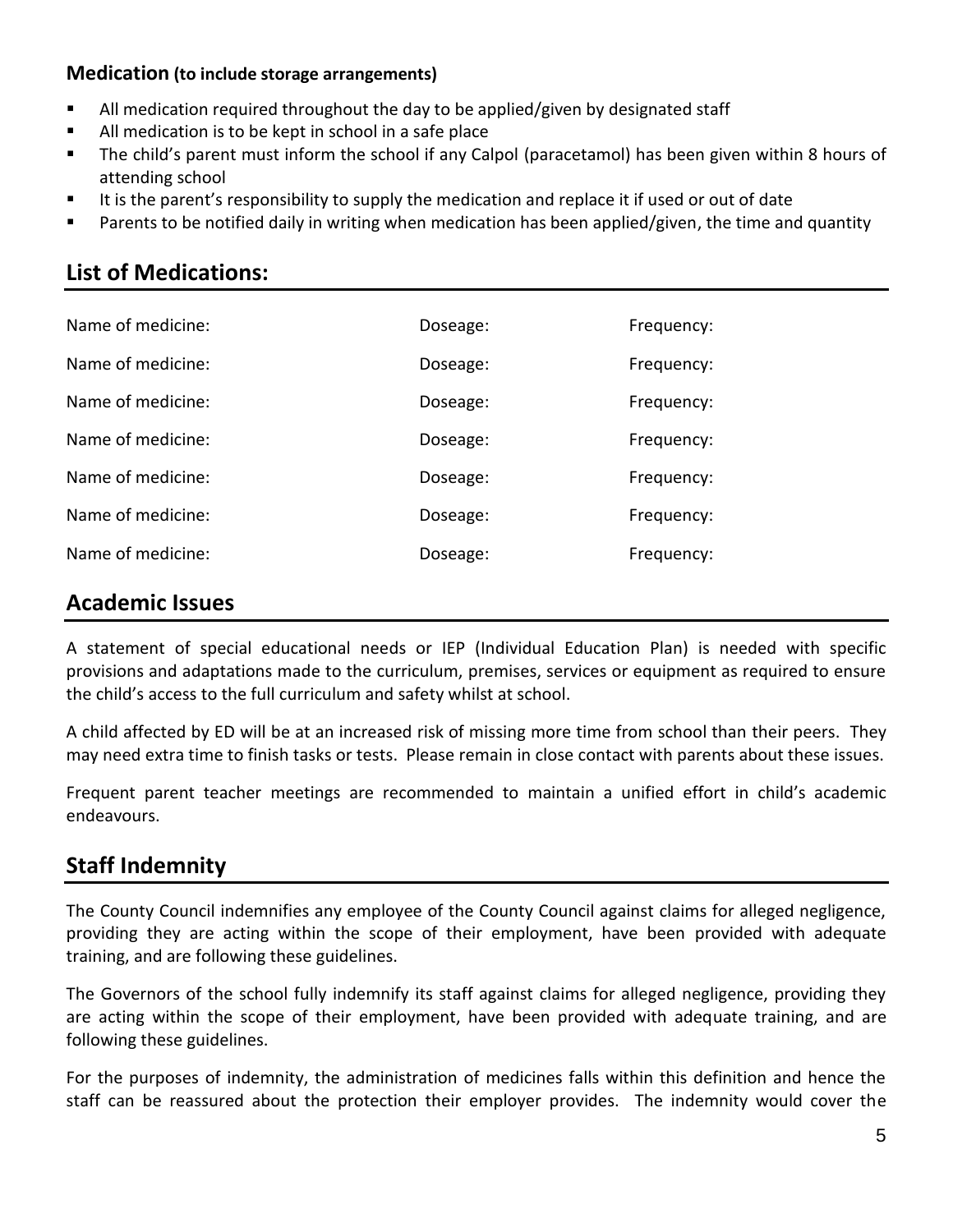consequences that might arise where an incorrect dose is inadvertently given or where the administration is overlooked. In practice indemnity means the employer and not the employee will meet the cost of damages should a claim for alleged negligence be successful. It is very rare for school staff to be sued for negligence and instead the action will usually be between the parent and employer.

## **Agreement and Conclusion**

A copy of these notes will be held by the Local Education Authority, the school and the parents. A copy will be sent to the child's G.P. for information.

Any necessary revisions will be the subject of further discussions between the school, the parents and the L.E.A.

There will be at least one meeting per term and one annual meeting to be held towards the end of each school year; any changes will be noted, the HCP and IEP will be updated and circulated.

| On behalf of Local Education Authority:<br>Signed: | Date:       |
|----------------------------------------------------|-------------|
| On behalf of School:                               | Date:       |
| Signed:<br>(Head teacher)                          | Date:       |
| Signed:<br>(Chair of Governors)                    | Date:       |
| Signed:<br>(SENCO/Nurse)                           | Date:       |
| <b>Parents of:</b>                                 | Date:       |
| Signed:                                            |             |
| Signed:                                            | <b>Date</b> |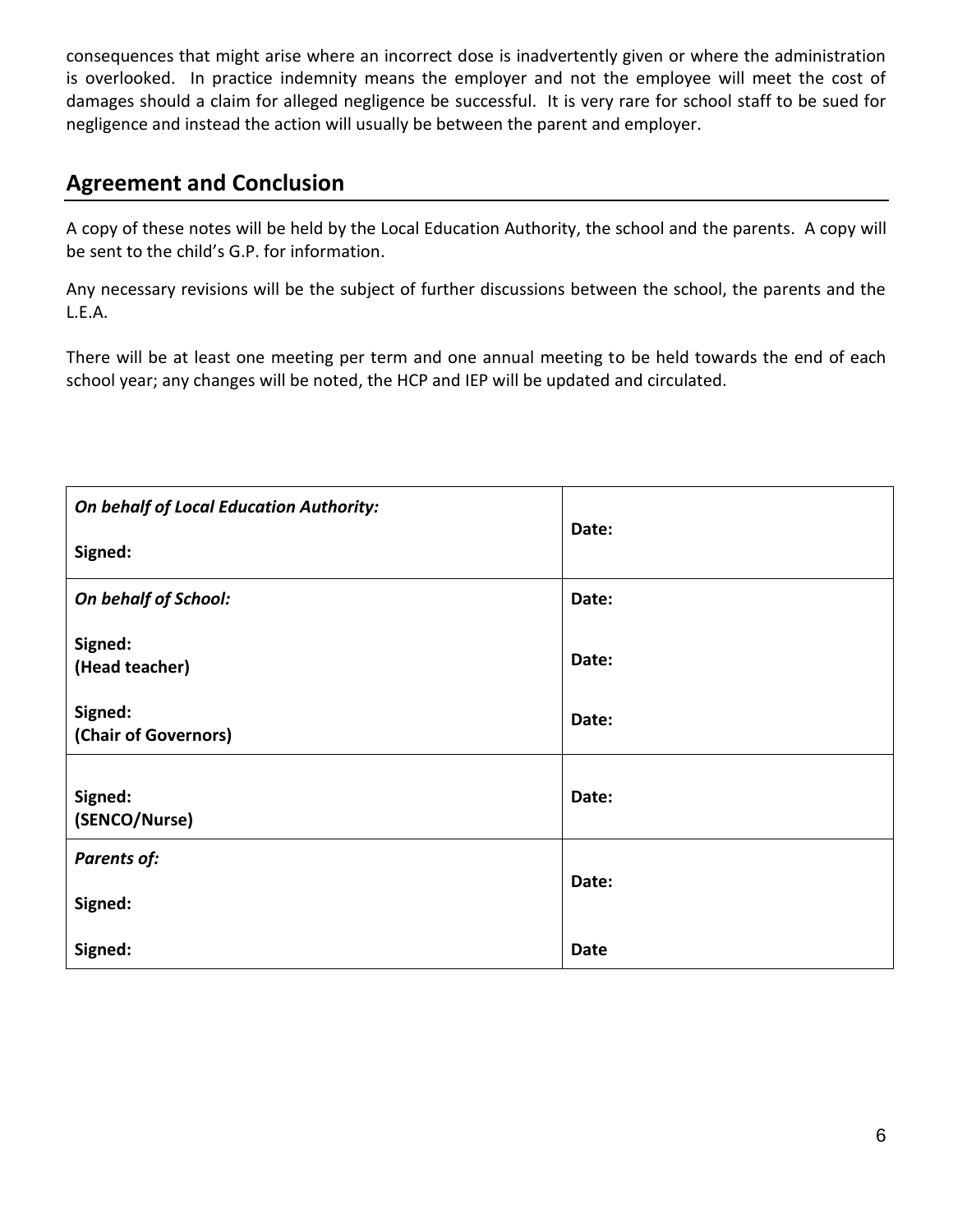## **Consent to Treatment**

I agree to my child receiving medication and/or treatment as documented in the health care plan whilst in the care of education staff or transport staff.

I understand this is a service, which the school is not obliged to undertake if appropriate information has not been supplied.

I understand I am responsible for ensuring the appropriate medication is available to the school. I authorise the school nurse to contact my GP and other health professionals involved with my child.

I confirm I am the parent/guardian for this child and I am able to give authority for the administration of the medication.

| Signed:<br>[Parent/Guardian]    | Date: |
|---------------------------------|-------|
| Signed:<br>(Head teacher/staff) | Date: |
| Signed:<br>(SENCO/Nurse)        | Date: |

## **Annual Review of Consent to Treatment**

The treatment/medicines prescribed for my child for use in school remain unchanged.

**Signed**:…………………………………………………………..

**(Parent/Carer)**

| <b>Review Date:</b> |  |  |
|---------------------|--|--|
|                     |  |  |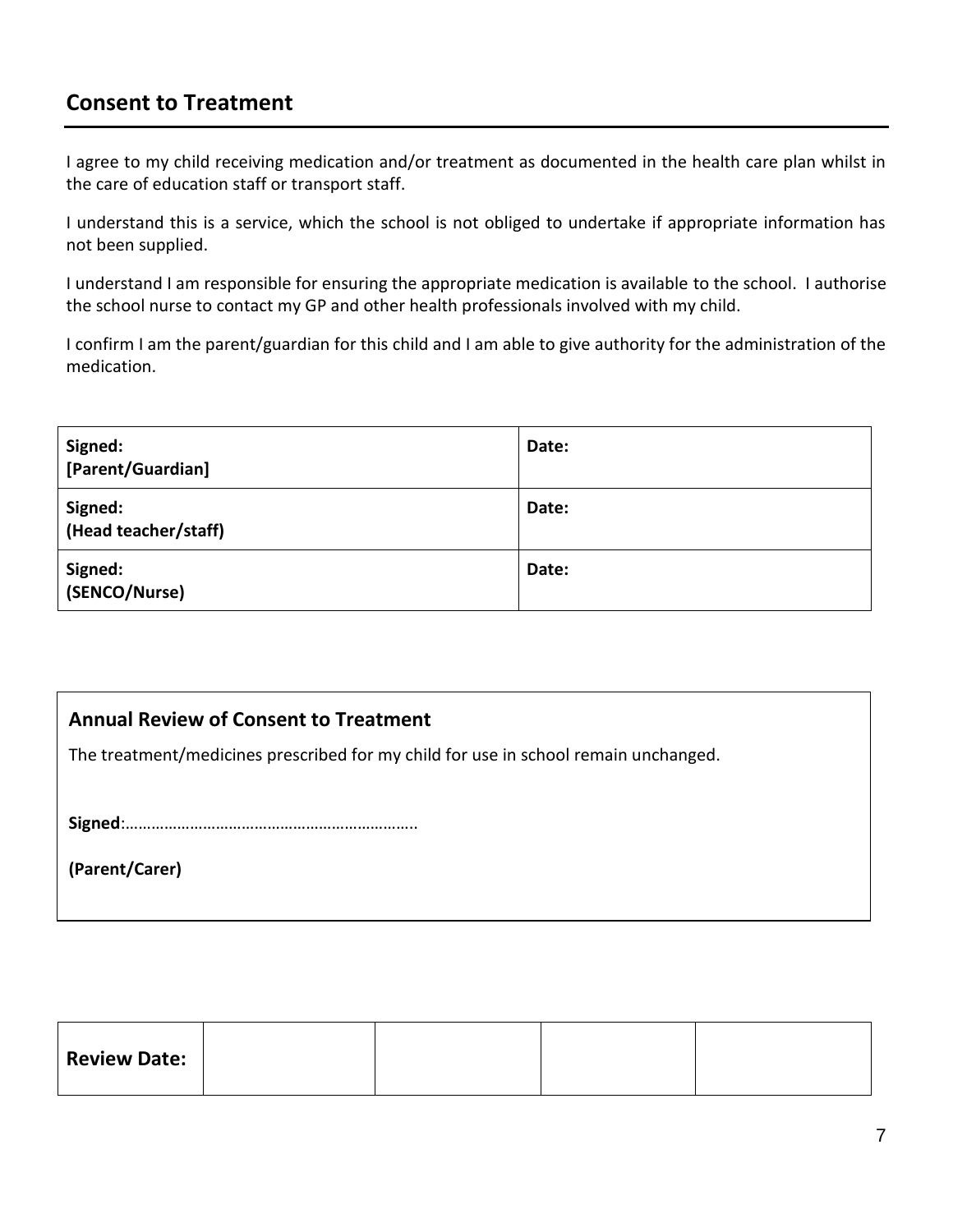| Date | Pupil's name | Time | Name of medication | Dose given | Any reactions | Signature of staff | Print name |
|------|--------------|------|--------------------|------------|---------------|--------------------|------------|
|      |              |      |                    |            |               |                    |            |
|      |              |      |                    |            |               |                    |            |
|      |              |      |                    |            |               |                    |            |
|      |              |      |                    |            |               |                    |            |
|      |              |      |                    |            |               |                    |            |
|      |              |      |                    |            |               |                    |            |
|      |              |      |                    |            |               |                    |            |
|      |              |      |                    |            |               |                    |            |
|      |              |      |                    |            |               |                    |            |
|      |              |      |                    |            |               |                    |            |
|      |              |      |                    |            |               |                    |            |
|      |              |      |                    |            |               |                    |            |
|      |              |      |                    |            |               |                    |            |
|      |              |      |                    |            |               |                    |            |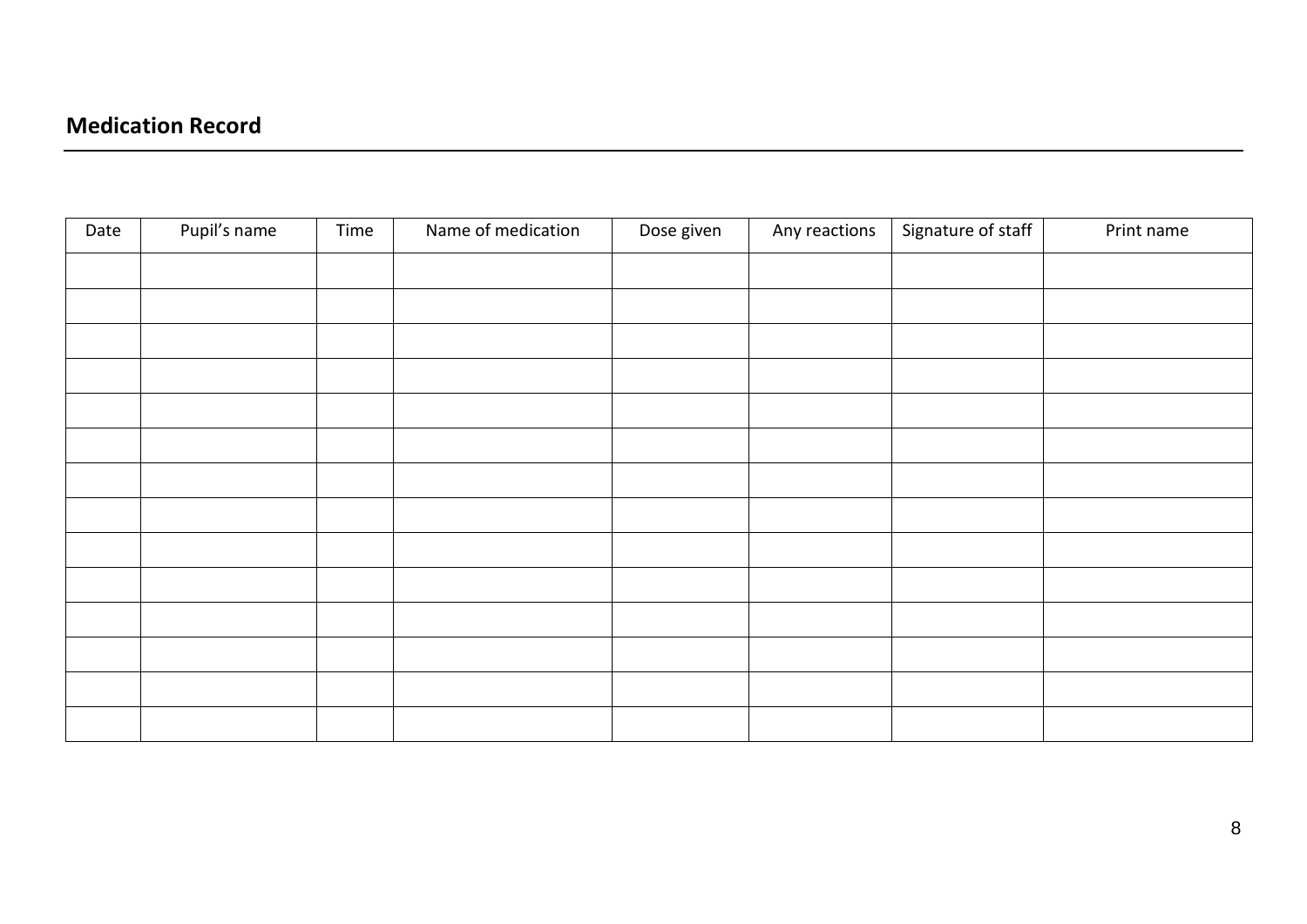## **Ectodermal Dysplasia**

One of the main factors of Hypohidrotic Ectodermal Dysplasia is the lack of temperature control. Children affected by this condition have an inability to sweat due to absent or reduced sweat glands and therefore overheat at any time of year, either from atmospheric temperatures or an impending infection. If these children are not cooled down, they become tired and lethargic and eventually this will lead to a fit or worse. Also there can be problems in the winter months in maintaining adequate body temperature, i.e. they get too cold and have difficulty in warming up, should this happen the child will appear to be in a dream, not concentrating or listening.

One of the signs that the child's temperature is too high is their behaviour. They may become disruptive, disobedient, unco-operative or fractious. In many cases their skin temperature is absolutely no indication as to their internal core temperature. You cannot touch their skin and say they are cool or hot, some children have registered a temperature of 103f when their skin colour has been blue.

In an attempt to maximise the child's education, it is vital that all their medical needs are met to ensure their temperature is controlled.

Due to lack of temperature control the child will have difficulty in walking no more than a few yards in sunshine, on a warm or cold day and therefore has to be ferried everywhere in air-conditioned transport. Transportation is extremely difficult, as you will appreciate that most public transport does not have air conditioning and particularly in the summer months it would be extremely dangerous for them to travel on such transport.

The key sign that the child is overheating is a noticeable change in their behaviour. The teachers may recognise that they are in a dream and not listening or concentrating, this will possibly be the first sign that they are getting too warm. If they are not cooled down they will lose concentration which will mean that they are unable to follow the teaching in a lesson; they will then get bored, become disruptive, disobedient, unco-operative, fractious, lethargic and forgetful. Also there can be problems in the winter months in maintaining an adequate body temperature, i.e. they get too cold and have difficulty in warming up, should this happen the child will appear to be in a dream, not concentrating or listening. As a consequence, it may be that they should not go out to play but remain inside, although the child should be allowed out to play for a short period of time to ensure they have fresh air each day.

It is therefore extremely important to keep the child's temperature in check to maximise their concentration levels and thereby maximise their education. In the event that the child becomes too hot/cold they may take several hours to regain control of their temperature to a satisfactory level. This means that once they have begun to get warm/cold and are in a dream and not concentrating, they will lose at least the next hours' lessons if not more. The hotter they become the longer it will take them to return to a normal temperature. It is important for the child to be monitored throughout the day by someone who understands the condition, the signs to look for and who has been adequately trained.

Any child affected by this condition will refuse to go outside in the sunshine or insist on going to the cloakroom a million and one times a day. They are not being awkward or trying to get out of doing something, they are naturally trying to keep cool, either in the shade or by the use of water. They **must** be given access to water at all times.

As a consequence of the above aspects of their condition, they need constant monitoring with regard to the amount of clothes they are wearing, encouragement to wear clothes and encouragement to remove clothes when they start becoming hot or cold; and the application of wet clothing, sprays, or fans to cool them and clothing or heaters to warm them.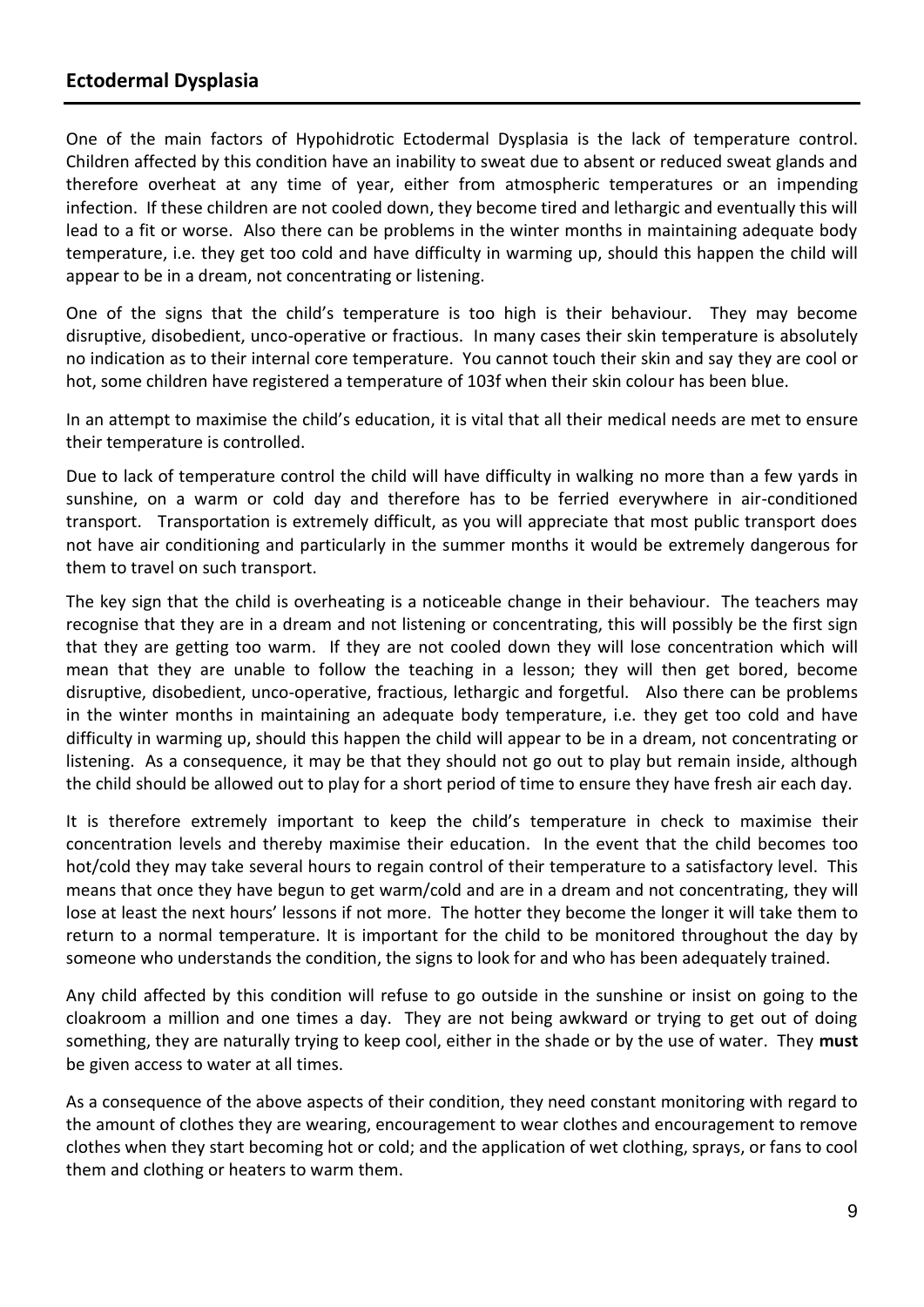To assist the child in coping with the day to day management they must be provided with the use of cooling fans, water sprays, cold gel packs, drinking water/juice, etc. to ensure that their temperature does not rise to dangerous levels, or similarly fall to a level where they can fall into danger.

### **Misshaped Teeth**

Many children are missing some or all of their teeth and those they have may be misshapen (pointed). The child may have their pointed teeth built up or wear upper and/or lower dentures. In addition to this they are lacking natural fluids in their mouth, throat and gullet due to a number of glands missing, consequently food easily lodges in their throat and leads to choking, they must avoid dry foods, have a drink available at all times and all mealtimes must be fully monitored.

Due to the absence of teeth they will required to have constant visits to either a local dentist or at a Dental Hospital for regular checks to ensure their gums are healthy and for any treatment such as adjustment to their dentures or new dentures made as the child grows.

### **Ear Infections**

Recurrent ear infections are common, caused by the lack of mucus movement in the nasal passages, the build up of which causes infection to form in the Eustachian tube and thereby producing infection in the middle ear. The insertion of grommets is very common in children affected by ED.

### **Eczema and Dry Skin**

Dryness of the skin is caused primarily by the absence of oils on the skin's surface. The glands of people affected by ED produce too little oil. Dry palms and soles crack and bleed. The skin at the fingertips may be thickened and susceptible to scaling and fissuring. Many people affected by ED have a severe form of red, scaly and itchy dry skin, eczema, and bruise easily.

### **Eye Infections/Blocked Tear Ducts**

There are many eye problems experienced by individuals affected by ED. Abrasion of the cornea may be caused by eyelashes which grow in an abnormal direction (dystichiasis). Tears that normally lubricate the eyes consist of a watery component from the lacrimal gland, a mucous protein from cells in the conjunctiva and oil from the glands in the eyelids. A deficiency may occur in any one or all three parts. Inadequate tears will cause drying and result in abrasions, pain and photophobia. Infection of the eye causes red eyelids, red conjunctiva, pus and crusting of the eyelashes, and may be accompanied by photophobia. Many individuals have dry eyes, few or no tears caused by missing or block tear ducts.

### **Hair**

The scalp hair may be absent, sparse, fine, lightly pigmented, or abnormal in texture. The hair may be fragile and unruly, sticking out in all directions and difficult to comb. The hair is dry because the oil glands are absent or poorly developed. Absent, sparse or thin fine hair causes emotional distress and may be the cause of bullying.

### **Nails**

Many people affected by ED have nails that may be poorly developed, small, thick or thin, brittle and slow growing nails or fissured nails, discoloured, cracked, or ridged. The nails may become infected by fungus or yeast, and become thick, discoloured and have a bad odour.

### **Nasal Infections**

Crusty and foul smelling congestion in the nasal passages is common which, when it clears, often leads to severe nosebleeds. This is caused by a lack of mucous glands leading to abnormal functions of the linings of the nose, sinuses, Eustachian tubes and throat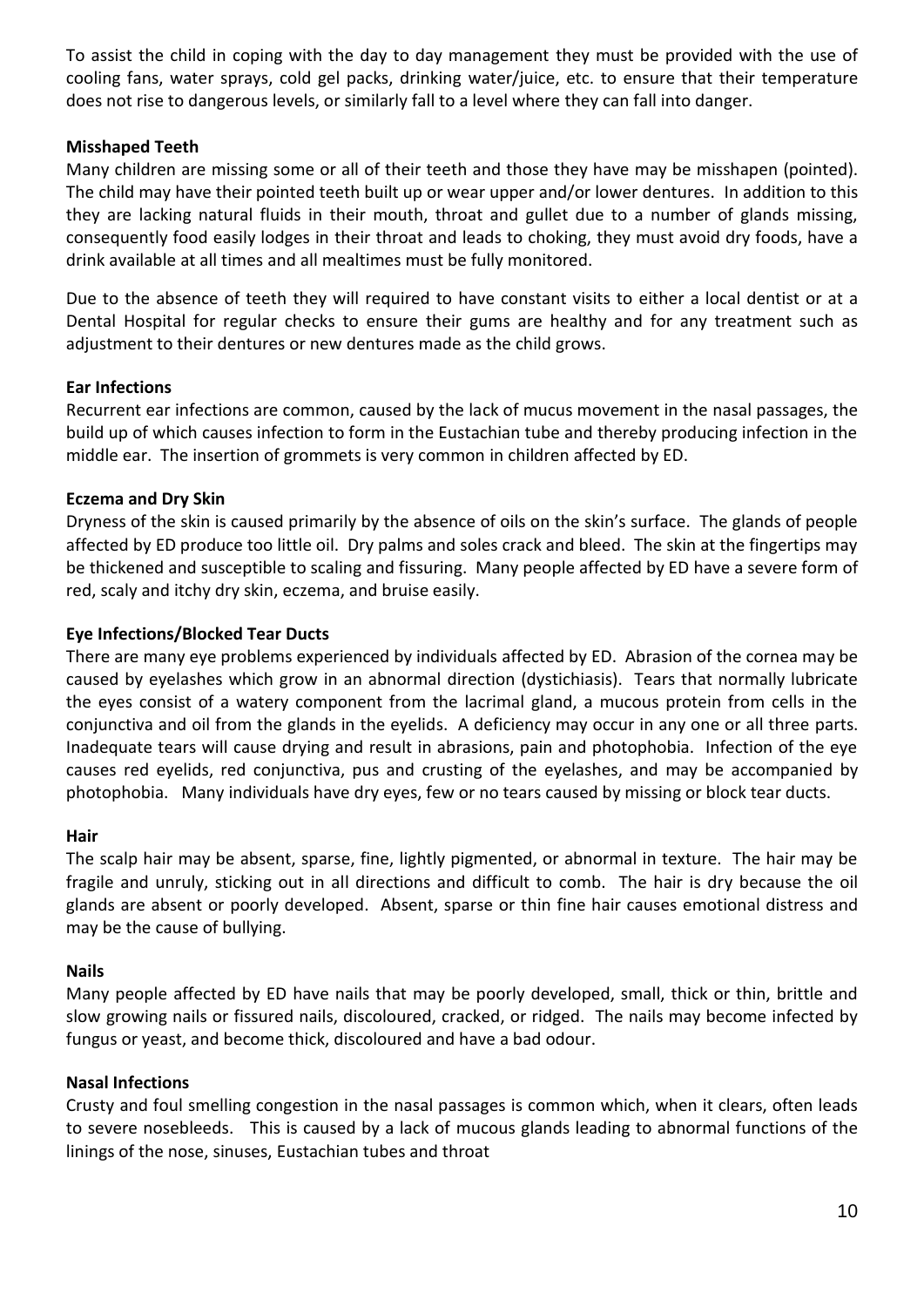The foul smelling congestion in the child's nasal passages cause problems for their peers in that many of them will either comment on the smell and refuse to sit by him or play with him. This causes emotional distress and would be easily avoided if they had help clearing their nasal passages throughout the day. If assistance is not given to help the child clear their nasal passages during the school day they will incur nasal infections which will raise their body temperature, cause other infections, have an impact on their speech, cause problems with their peers and upset them emotionally.

Nosebleeds can affect the child at any time of day or night and it can take a long time to stem the bleeding. At all times there has to be a facility to take them to the nearest A&E Hospital.

### **Chest Infections**

Due to abnormal body fluids many children affected by this condition are prone to bronchitis, asthma and other respiratory problems, they must, therefore, be kept away from dusty and smoky environments.

The linings of the nose, larynx, trachea and lungs are moistened by various glands, some of which may be defective in ED and thereby cause respiratory problems.

They will sometimes have hoarseness of their voice due to laryngeal dryness, which also causes coughing and recurrent upper respiratory infections.

### **Muscle Weakness**

The child may appear to be unable to sit still and their legs will continually fidget. They may have muscle weakness and often complains that their legs hurt. The difficulty with their muscles will happen in both the summer and winter months make walking very difficult.

### **Physical Appearance**

There are some physical signs connected with ED such as very thin, sparse, unruly head hair, very little body hair (if any), sometimes no eyelashes and in many cases no eyebrows. There is often increased pigmentation around the eyes or on the elbows, palms and soles. The heavily pigmented skin around the eyes is wrinkled and may be either pale or dark, and that on the palms and soles may be thick. As the child's appearance is very different from normal children this causes them huge emotional distress and may be the cause of bullying.

### **Emotional Well-being**

Due to the child's appearance, dental problems and hypohidrosis they will be bullied throughout their young life. It is important to maintain their confidence and the school can help tremendously by being aware of their needs.

Children affected by ED are often very bright children, but to maintain their academic level they must be given the support required.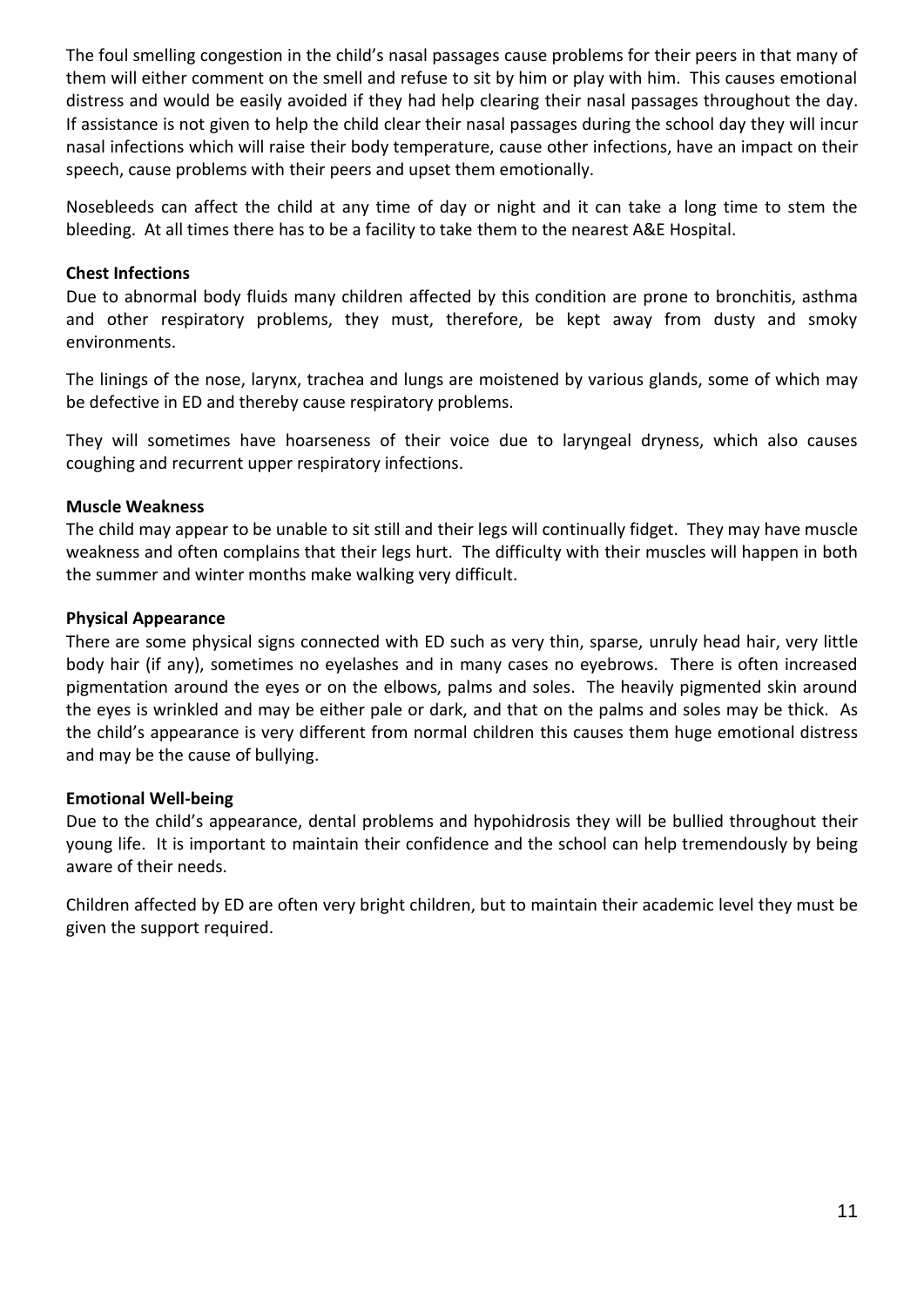The child must not be allowed to get warm as their concentration will begin to wane immediately. They must be closely monitored during any IT work carried out in the IT room, PE and games, and appropriate cooling action taken.

As a consequence of the above aspects of the child's condition they need constant monitoring with regard to the amount of clothes they are wearing, encouragement to wear clothes and encouragement to remove clothes when they start becoming hot and the application of wet clothing, sprays, or fans to cool them.

They also need assistance and constant monitoring at all times with regards to meals and drinks to prevent choking.

A Carer would enable the child to maximise their education by meeting all their medical needs. A Carer would administer all medication, apply creams and eye drops, change their clothing and keep them cool throughout the day or warm depending on the temperature.

The child's temperature must be monitored from the moment they enter school to the moment they go home. They must not be allowed to get warm as their concentration will begin to wane immediately.

When the child becomes warm or cold in school their concentration will be lowered and they may not realise homework has been set. A Carer will be able to liaise with the child's parent at the end of each day with regard to any homework that has been set; the child cannot be relied upon to write things in a diary.

Due to the child's physical appearance, hearing and speech they will be bullied from time to time throughout his school life. A Carer would be able to notice anything brewing and be able to 'nip it in the bud'; they should be aware of the child's moods and notice if they suddenly became withdrawn.

A classroom teacher cannot, and should not, be expected to be constantly aware of the child's needs hence their need for a Carer. Equally the child cannot be relied upon to inform a teacher of his needs.

There are many times when the child may be kept off school or sent home from school due to lethargy; with a Carer in school this would not happen and the child's parent would feel confident sending them to school knowing there is someone to keep a close eye on their child and deal with any problems that may arise.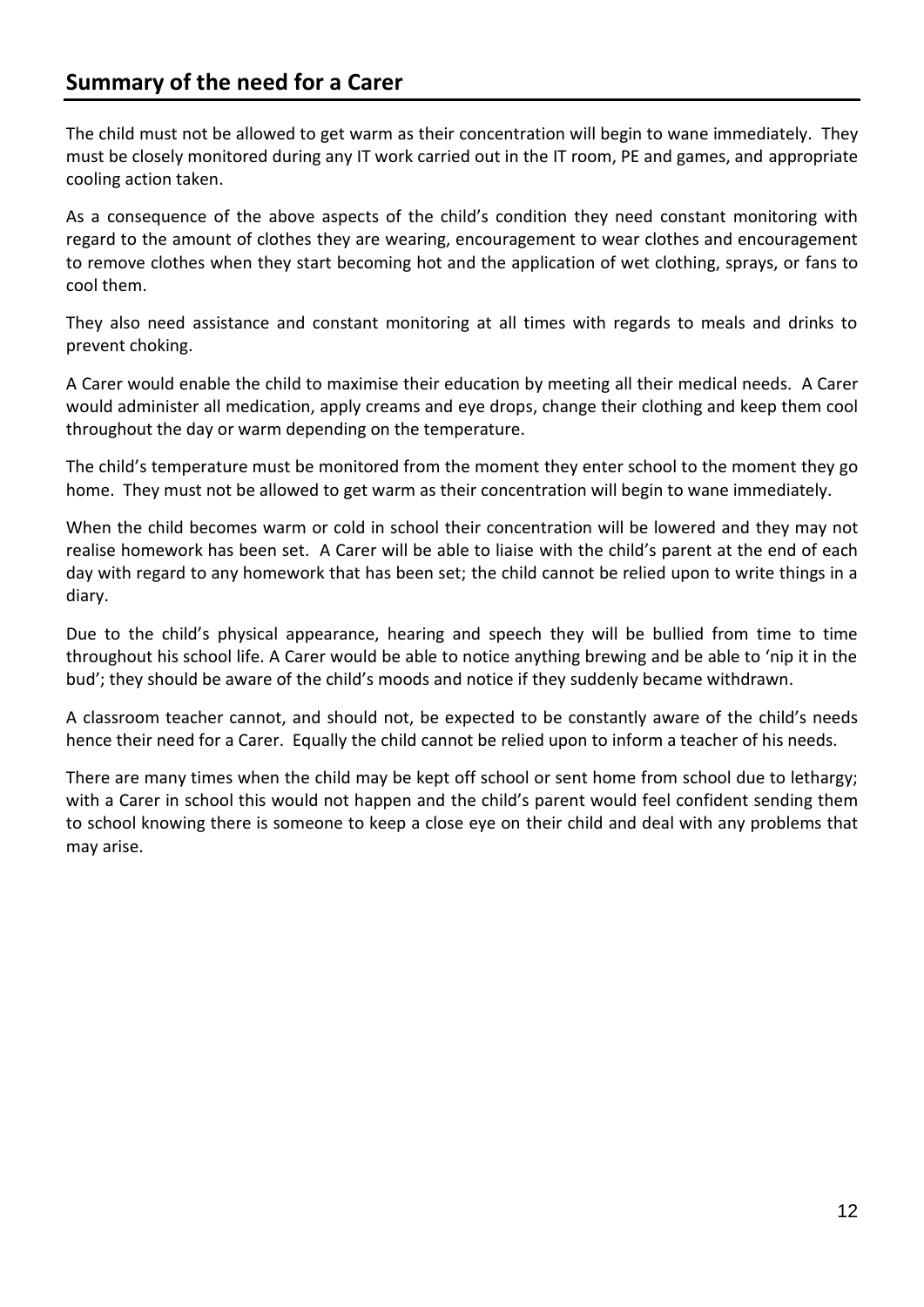**INDIVIDUAL EDUCATION PLAN** IEP NUMBER ………………. DATE ………………………….……….

**NAME** ………………………………………..…………… **D.O.B** ……………………….... **YEAR GROUP** ……………. **School / Action / Plus / Statement**

| <b>Baseline data or</b><br><b>Review of</b><br>previous IEP | <b>Medium term</b><br>targets and<br>monitoring<br>arrangements | Short term targets / Success Criteria | <b>Strategies / Programmes</b> | <b>Roles and Resourcing</b> |
|-------------------------------------------------------------|-----------------------------------------------------------------|---------------------------------------|--------------------------------|-----------------------------|
|                                                             |                                                                 |                                       |                                |                             |
|                                                             |                                                                 |                                       |                                |                             |
|                                                             |                                                                 |                                       |                                |                             |
|                                                             |                                                                 |                                       |                                |                             |
|                                                             |                                                                 |                                       |                                |                             |

**HOW PROGRESS WILL BE MONITORED** ..……………..……………………………………………………..…………..……… **DATE FOR PLAN REVIEW** …………………………..………….…………

**SIGNED : PARENT / CARER** ………………………....……………………………………………. **PUPIL** ………..…………………………………………………………….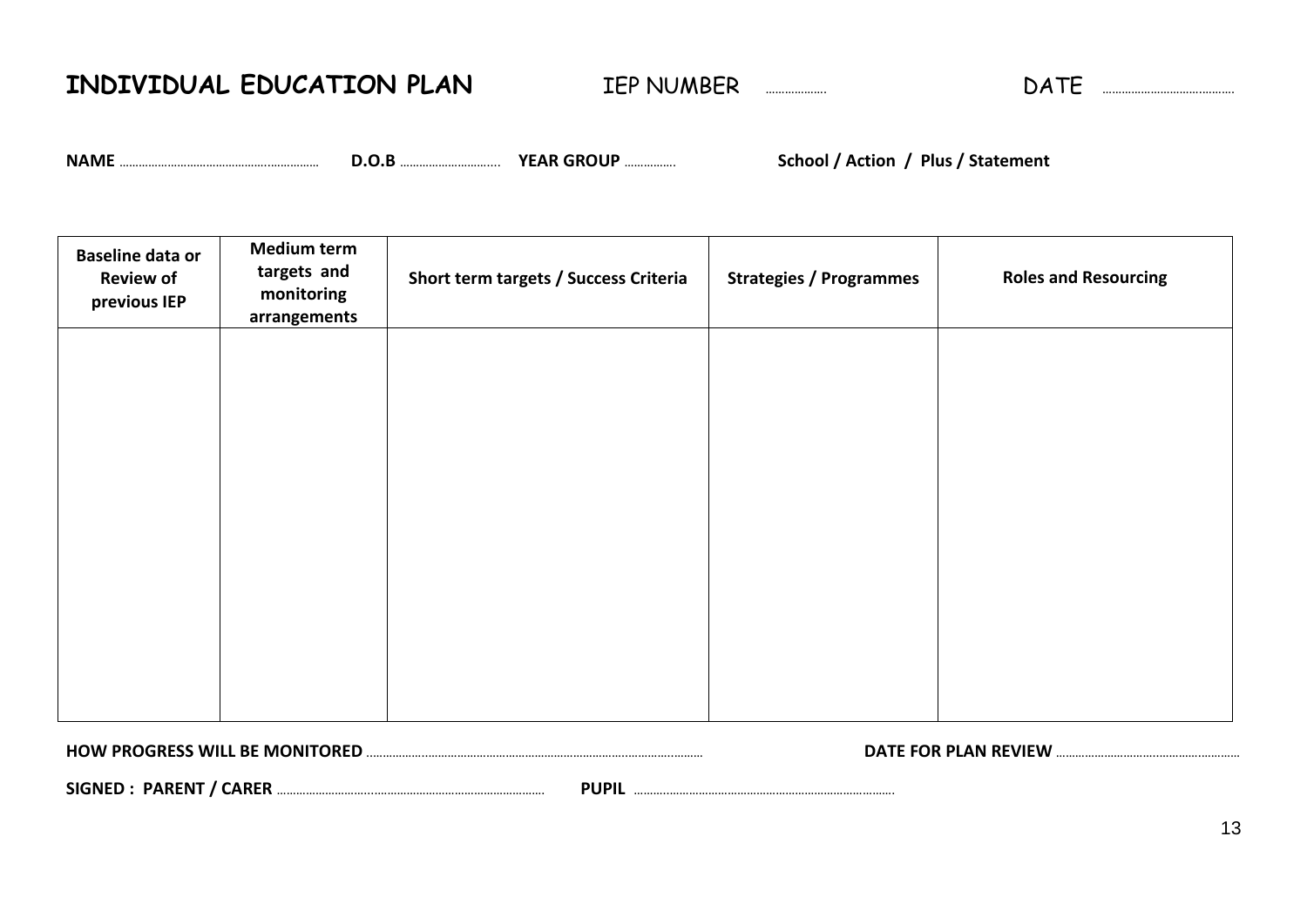Individual Education Plan for ………………………………………… (Example content)

| Target                                                                                | How?<br>5                                                                                                            | Equipment                     | Review of success |
|---------------------------------------------------------------------------------------|----------------------------------------------------------------------------------------------------------------------|-------------------------------|-------------------|
| Jack is to be responsible for getting<br>his own drink every morning and<br>afternoon | Have a visual prompt or bottle on<br>desk in the morning which Jack puts<br>ready before he goes home from<br>school | Visual prompt or drink bottle |                   |
| Jack is to check the thermometer<br>regularly and to switch fan on<br>when required   | Thermometer placed on or near<br>Jack's desk so he can check it easily                                               | Thermometer, fan              |                   |
| Jack to be responsible for his hat                                                    | Jack to wet his hat to wear when hot                                                                                 | Hat, water spray              |                   |
|                                                                                       |                                                                                                                      |                               |                   |